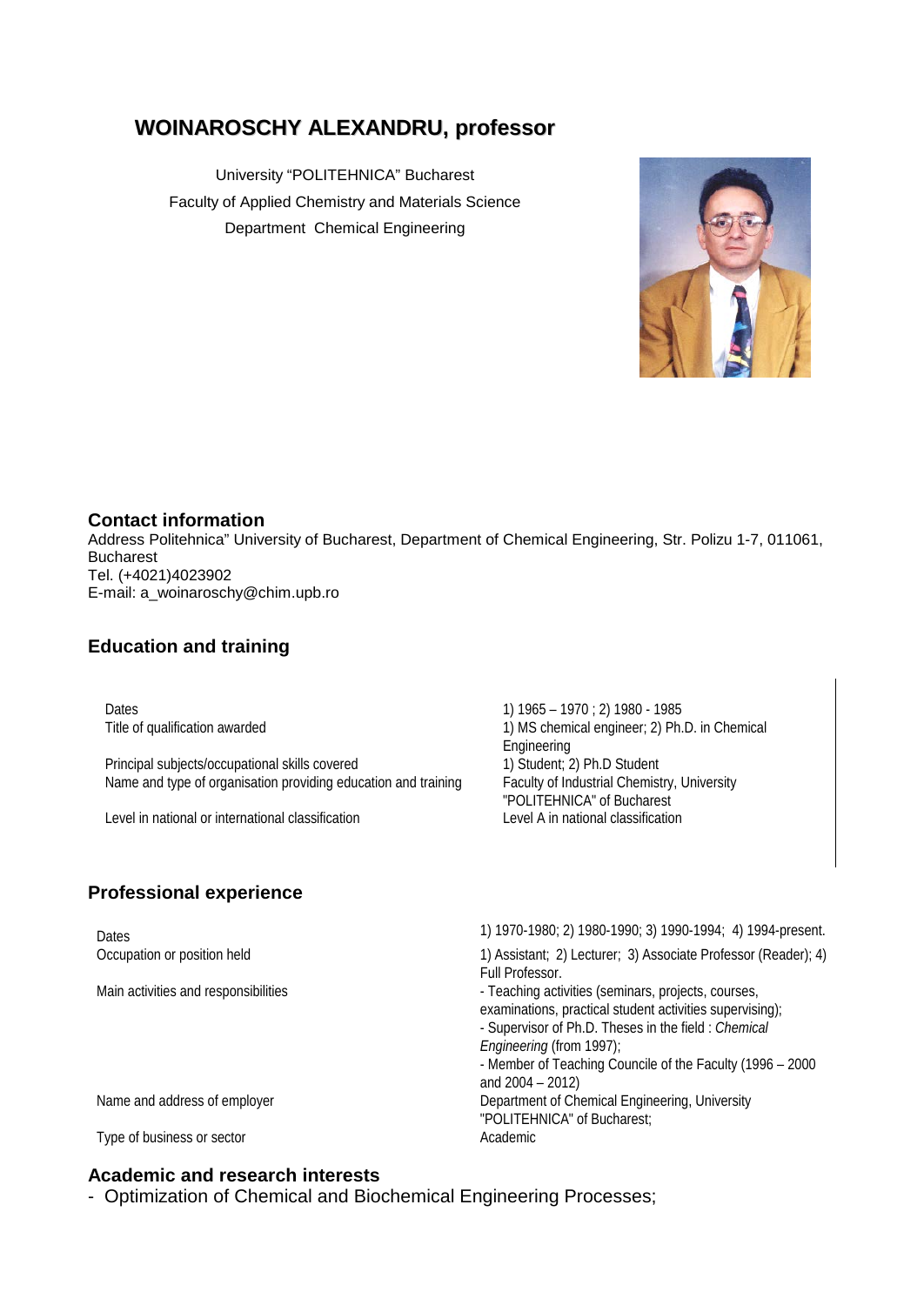- Dynamic Simulation of Chemical Engineering Processes;
- System Analysis and Synthesis;
- Chemical and Biochemical Reactors Modeling and Simulation;
- Application of Artificial Neural Networks Chemical and Biochemical Engineering.

#### **Teaching activity**

| Se completeaza conform indicatiilor din tabel |                          |                                               |                                                         |                                                   |
|-----------------------------------------------|--------------------------|-----------------------------------------------|---------------------------------------------------------|---------------------------------------------------|
| Ciclu studii<br>(Master/licenta)              | Denumire<br>specializare | Cod disciplina din<br>planul de<br>invatamant | Titlu disciplina                                        | Tip activitate<br>(curs/proiect/laborator<br>etc) |
| Licenta                                       |                          | Inginerie chimica UPB.11.S.08.O.512           | Optimimizarea<br>proceselor<br>chimice si<br>biochimice | Curs                                              |
| Licenta                                       | <b>FILS</b>              | UPB.11S.07.O.501                              | <b>Unit Operations</b>                                  | Curs                                              |
| Master                                        |                          | Inginerie chimica UPB.11.S.09.O.205           | Metode<br>numerice si<br>optimizari                     | Curs                                              |

### **Publication (selective):**

#### *Books*

1.Smighelschi, O. and Woinaroschy, A., 1978 : **Optimization of chemical engineering processes,** Ed. Tehnica, Bucharest, 424 pages, ISBN 973-31-0181-8.

2.Woinaroschy, A. and Smighelschi, O, 1983, **System engineering and chemical process optimization**, Ed. Didactica si Pedagogica, Bucharest,194 pages.

3. Muntean, O., Woinaroschy, A. and Bozga, G.,1984, **Applications to chemical reactors design**, Ed. Tehnica, Bucharest, 404 pages, ISBN 973-31-0181-8.

4. Woinaroschy, A., Mihai, M. and Isopescu, R.,1990, **Optimization of chemical engineering processes-examples and applications**, Technical Publishing House, Bucharest, 1990, 328 pages, ISBN 973-31-0181-8.

5. Ofiteru, D., Lavric, V. and Woinaroschy, A., 2003, **Introduction in Animal Cells Bioengineering**, MatixRom, Bucharest, 97 pages, ISBN 973-685-584-8.

6. Lavric, V., Ofiteru, D. and Woinaroschy, A., 2004 : **Modelling of Animal Cells Bioreactors**, MatrixRom, Bucharest, 137 pages, ISBN 973-685-690-9.

#### *Articles*

1.Woinaroschy, A., Isopescu, R. and Filipescu, L., 2000, **X-Ray Patterns Identification of Crystallized Sodium Disilicates Mixtures**, Crystal Research and Technology, **35**, nr. 8, p. 969-977, ISSN 0232-1300.

2. Jinescu, G., Woinaroschy, A., Vasilescu, P. and Mincu, M., 2002, **Dynamic Model for the Adsorption in a Multibed Three-Phase Fluidization Column Applied to Wastewater Biological Treatment**, Chemical Engineering and Technology - Eng. Life Sci. **2**, nr. 11, p. 353-357, ISSN 0930-7516.

3. Lavric, V., Ofiţeru, I. D., and Woinaroschy, A. : **A sensitivity analysis of the fed-batch animal-cell bioreactor with respect to some control parameters**, Biotechnology and Applied Biochemistry, **41**, part 1, 2005, p.29-35, ISSN 0885-4513.

4. Lavric, V., Ofiţeru, I. D., and Woinaroschy, A. : **Continuous hybridoma bioreactor : sensitivity analysis and optimal control**, Biotechnology and Applied Biochemistry, **44**, part 2, 2006, p.81-92, ISSN 0885-4513.